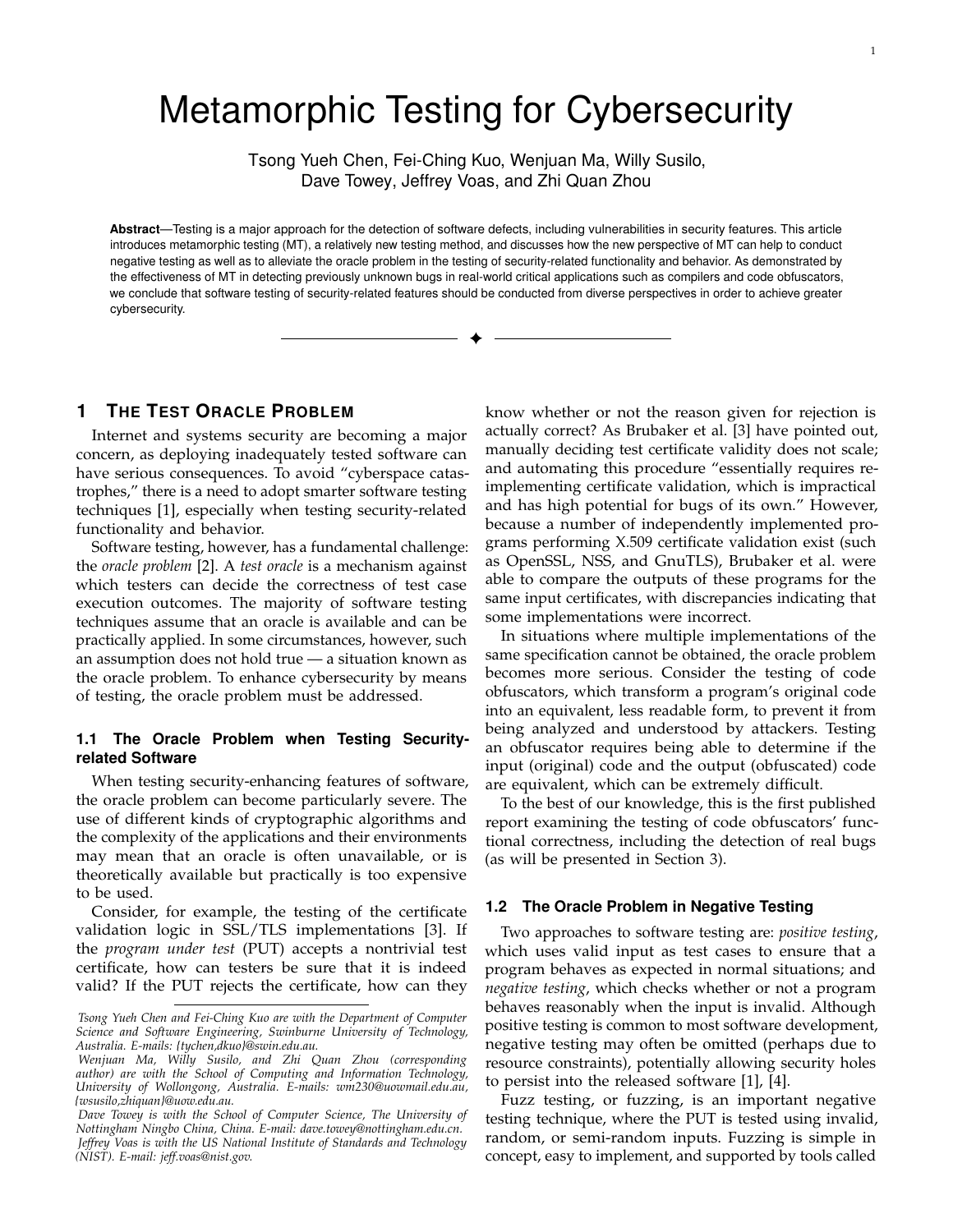fuzzers. Fuzzers may crash a system in unexpected ways, and thus may offer a high benefit-to-cost ratio. Fuzzing, therefore, is recognized as an efficient automatic testing technique for the detection of software and network vulnerabilities [1], [4].

The oracle problem is a major challenge for fuzzing because verifying the output for large amounts of random or semi-random input data is extremely difficult, if not impossible. To cope with this, fuzzing only looks for crashes, or some other undesirable behavior of the PUT. Because fuzzing does not check the correctness of each individual output, millions of test cases may be executed before finding a crash [4]. It should be noted that many bugs, such as *logic errors* [5], do not crash the PUT, but instead produce incorrect output, a type of failure which is much more difficult to detect than a system crash. The notorious Heartbleed bug [1], for example, does not cause a crash, and therefore cannot be detected by simple fuzzing [4].

In the rest of this article, we will address the above issues using the concept of *metamorphic testing*.

# **2 METAMORPHIC TESTING (MT)**

MT has been developed from a new perspective on testing: instead of focusing on the correctness of each individual output of a PUT, MT looks at the *relationships*  among the inputs and outputs of *multiple* PUT executions. Such relationships are called *metamorphic relations* (MRs), and are necessary properties of the intended program's functionality. In MT, even if a test case does not reveal a failure, it can be used to generate follow-up test cases by referring to the selected MRs, and the PUT can then be further tested automatically, regardless of whether or not an oracle is available. In other words, MT alleviates the oracle problem in software testing and analysis [5]–[9].

Consider, for example, a PUT implementing the *sine*  function. The property  $sin(x) = sin(180 - x)$  can be identified as an MR. If  $t = 32.875$  is a *source test case*, and gives the output 0.543, a result which may not be easily verified due to the oracle problem, then (regardless of whether or not an oracle is available), MT can be used to suggest a *follow-up test case*  $t' = 180 - 32.875$ . If, after taking rounding errors into consideration, the two outputs are not equal, then a failure is revealed. MT has been applied to test various applications, ranging from numerical programs performing scientific computation to non-numerical programs such as search engines. Various MRs have been identified for those applications, which include, but are not limited to, identity relations.

MT has been proven to be highly effective in detecting failures [8], [10], [11], as illustrated by the following: In a PLDI'14 *Distinguished Paper* [12], researchers at UC Davis tested compilers "based on a particularly clever application of metamorphic testing" [13]. Basically, their MR is a special instance of the following: If source programs  $P$  and  $P'$  are equivalent on input  $I$ , then their respective object programs  $O$  and  $O'$ , generated by the compiler, should also be equivalent with respect to  $I$ . In their study,  $P'$  is constructed as follows: First, execute  $O$  using arbitrary input  $I$ , and record code coverage information with respect to  $P$ . Then, create  $P'$  by randomly pruning some unexecuted "dead" statements from  $P$  as recorded in the first step. A compiler bug is reported if the output of  $O'$  on I has changed. Le et al. generated "147 confirmed, unique bug reports for GCC and LLVM alone," of which "more than 100 have already been fixed" [12]. The detection of compiler bugs is particularly important as compilers are used to compile other programs, some of which may perform safety- or security-related functions.

## **3 DETECTING OBFUSCATOR BUGS USING MT**

As explained in Section 1.1, some security-related software can be difficult to test. In this section, we report on a case study of using MT to test code obfuscators.

#### **3.1 A Need for Diverse Testing Techniques**

Inspired by the success in compiler testing, UC Davis researchers also attempted to test C obfuscators by applying well-known compiler validation techniques [14]. In their testing process, each test case was a C source program P, generated by *CSmith*, a random program generator. An obfuscator O produced an obfuscated source program  $O(P)$ , and GCC was then used to compile P into executable code  $C(P)$ , and  $O(P)$  into executable code  $C(O(P))$ . Finally, the tester ran both  $C(P)$  and  $C(O(P))$ , comparing their outputs: If the outputs did not match, then it would be concluded that the obfuscator was at fault (assuming that GCC was correct). For each of the two obfuscators under test, millions of different test cases have been run. However, the researchers report that they "have not discovered any bugs" and that "bugs are hard to find."

This experience suggests that there is a need for more *diverse* testing techniques for obfuscators to be tested more effectively. In the following, we will address this challenge using MT: Instead of focusing on the correctness of each individual obfuscated program, we look at the *relationships* among multiple obfuscated programs — this is a perspective that has not been previously attempted.

#### **3.2 Subject Programs**

In this study, we tested four real-world obfuscators: Cobfusc (open source); Stunnix (commercial); Tigress (free software, but not open source), and Obfuscator-LLVM (open source).

Cobfusc (http://manpages.ubuntu.com/manpages/ hardy/man1/cobfusc.1.html) is a Linux utility that makes a C source file unreadable, but compilable.

Stunnix is "a leader in providing advanced solutions for source code obfuscation" (http://stunnix.com). Its clients include many large organizations including the US Army and Fortune 500 companies. Stunnix supports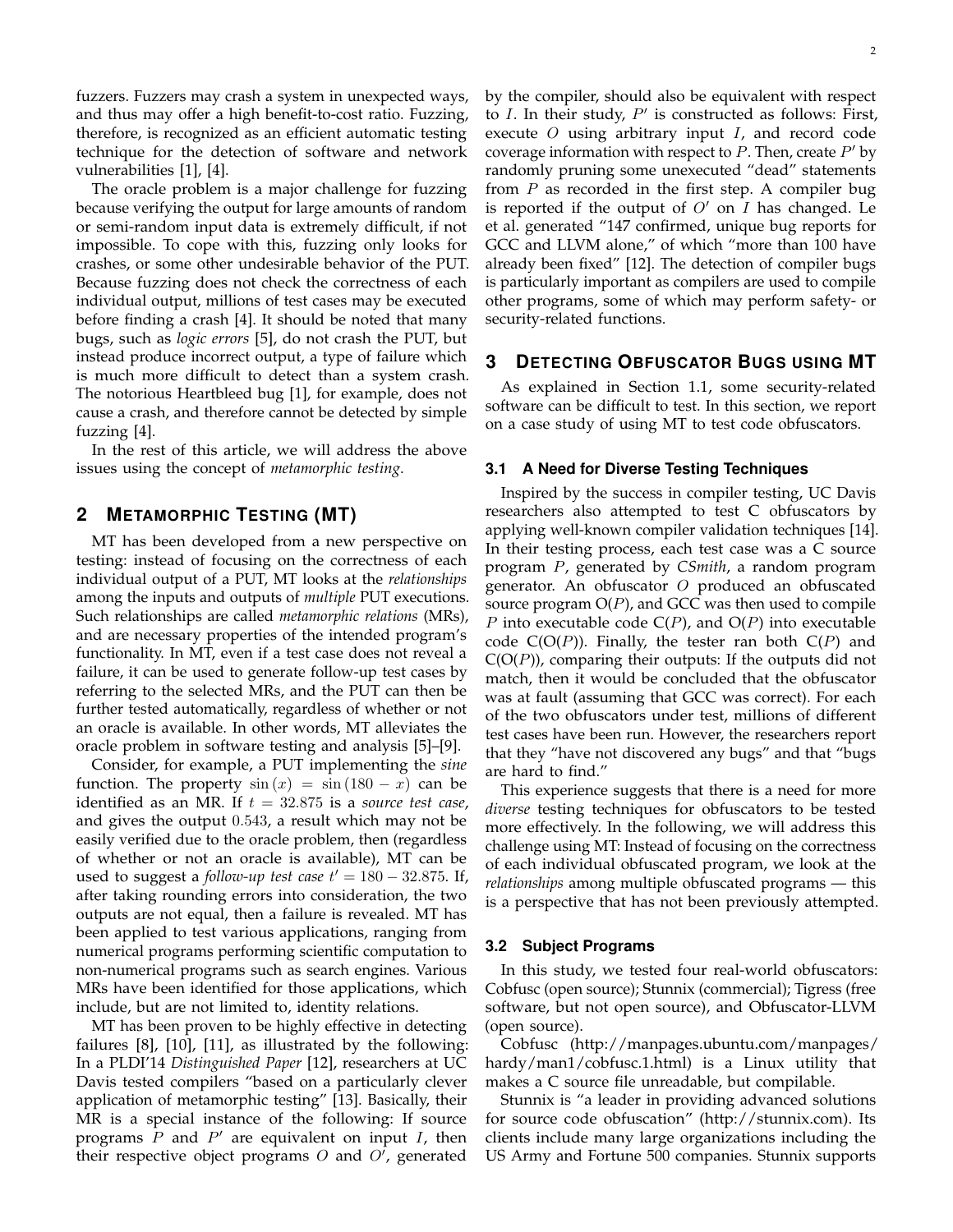several programming languages, but we tested its C/C++ obfuscator, CXX-Obfus, which was previously tested at UC Davis, where no failure was detected [14]. Clients of CXX-Obfus include Siemens, Ericsson, Sybase, Bosch, DELL, General Electric, Motorolla, and Cryptography Research.

Tigress (http://tigress.cs.arizona.edu) is a C obfuscator that supports novel defenses against both static and dynamic reverse engineering.

LLVM (http://www.llvm.org/) is a well-known compiler infrastructure project, with users including Adobe Systems, Apple, Intel, and Sony. Obfuscator-LLVM (https://github.com/obfuscator-llvm/obfuscator/wiki) is a part of the LLVM compilation suite, used to provide increased software security. Given a C source program, Obfuscator-LLVM can be enabled by running LLVM's front end compiler Clang with specific options. The output is an obfuscated and compiled binary code.

#### **3.3 Identification of Diverse MRs**

MT tests programs by referring to predefined MRs. Because programmers can make various mistakes, we believe that diverse MRs, when used together, would have a stronger fault-detection capability than a single MR. We therefore identified the following MRs:

(1)  $MR_1$ : The first MR states that, if two different source programs ( $P_1$  and  $P_2$ ) are functionally equivalent, then their obfuscated versions  $(O(P_1)$  and  $O(P_2))$  are also functionally equivalent and, therefore, the compiled obfuscated executable programs  $(C(O(P_1))$  and  $C(O(P_2)))$ should have equivalent behavior — in the sense that they should give the same outputs for the same inputs.

To conduct testing based on this MR requires generation of equivalent source programs  $P_1$  and  $P_2$ . Two automatic approaches for this involve either (i) use of a separate tool (such as a script written by the tester); or (ii) use of the obfuscator itself. We use  $MR_{1,1}$  and  $MR_{1,2}$  to denote these two approaches, respectively. An example of  $MR_{1.1}$  is:  $P_1$  is constructed as If (condition) {do A} else {do B} whereas  $P_2$  is constructed as If (not(condition)) {do B} else {do A}. An example of  $MR_{1.2}$  is:  $P_1$  is an arbitrary program and  $P_2$  is  $O(P_1)$  — we use the obfuscator on  $P_1$ to generate the (supposedly) equivalent program  $O(P_1)$ .<sup>1</sup> This process can be repeated, and in the experiment we ran the obfuscation twice to obtain  $P_2 = O(O(P_1))$ .

(2) *MR*2**:** The second MR states that an obfuscator should generate behaviorally equivalent programs for the same input program, regardless of the environment the obfuscator is run under. In our experiment, we considered a specific kind of "environment," namely, time, with  $MR_2$  re-stated as: For the same input program, the obfuscator should generate behaviorally equivalent programs regardless of when the obfuscator is run.



Fig. 1: Tigress failure (version: Linux x86\_64-unstable revision 1676), detected against *MR*1.1.

(3) *MR*3**:** The final MR differs from the other three in that, whereas  $MR_{1.1}$ ,  $MR_{1.2}$ , and  $MR_2$  examine the behavioral equivalence of the compiled obfuscated programs by running them on the same sets of inputs,  $MR_3$  only looks at the obfuscated source codes, without compiling them. *MR*<sup>3</sup> checks whether the obfuscation rules have been applied consistently every time the obfuscator is run. Although it is assumed that the tester has no detailed knowledge of the obfuscation rules adopted by the obfuscators, the tester can still check whether the outputs are consistent. For example, if a variable name in program  $P$  was obfuscated when the obfuscator was run yesterday, then the same variable name should still become obfuscated when the obfuscator is run today.

Because Obfuscator-LLVM only generates obfuscated binary code, without showing the obfuscated source code,  $MR_{1.2}$  and  $MR_3$  are not applicable to it.

#### **3.4 Issues detected**

We tested the subject obfuscators using 500 randomly generated source test cases (C programs), finding bugs or other issues in every obfuscator under test. We also observed different MRs detecting different types of issues. We next present one detected issue for each MR.

(1)  $MR_{1,1}$ : Figure 1 shows excerpts of input files that revealed a failure in Tigress, when tested against *MR*1.1. Program  $P_1$  (the source test case) has two integer variables  $i$  and  $j$ , each of which is assigned an initial value. Then an *if* statement is executed: If  $i > j$  then *i* is set to  $i - 10$ , otherwise i is set to  $i + 10$ . Finally, the value of  $i$  is printed. The upper left part of Figure 1 shows the essential part of the  $P_1$  code. The corresponding code of an equivalent program  $P_2$  (the follow-up test case) is shown in the lower left part of Figure 1.  $O(P_1)$  and  $O(P_2)$ are the obfuscated codes of  $P_1$  and  $P_2$ , the essential parts of which are shown in the upper and lower right parts of Figure 1, respectively. In a metamorphic test,  $O(P_1)$  and  $O(P_2)$  were compiled into executable programs  $C(O(P_1))$ and  $C(O(P_2))$ , which were then run on the same input, and their outputs compared. MT detected that the outputs of  $C(O(P_1))$  and  $C(O(P_2))$  were different: a bug in Tigress was therefore detected.

In the case above, Tigress incorrectly obfuscated the  $P_1$ statement "if (i > j)" into the  $O(P_1)$  statement "if

<sup>1.</sup> It is possible that  $O(P_1)$  is not equivalent to  $P_1$ , when the obfuscator is faulty, in which situation *MR*1.2 can still be applied to test the obfuscator and reveal the fault.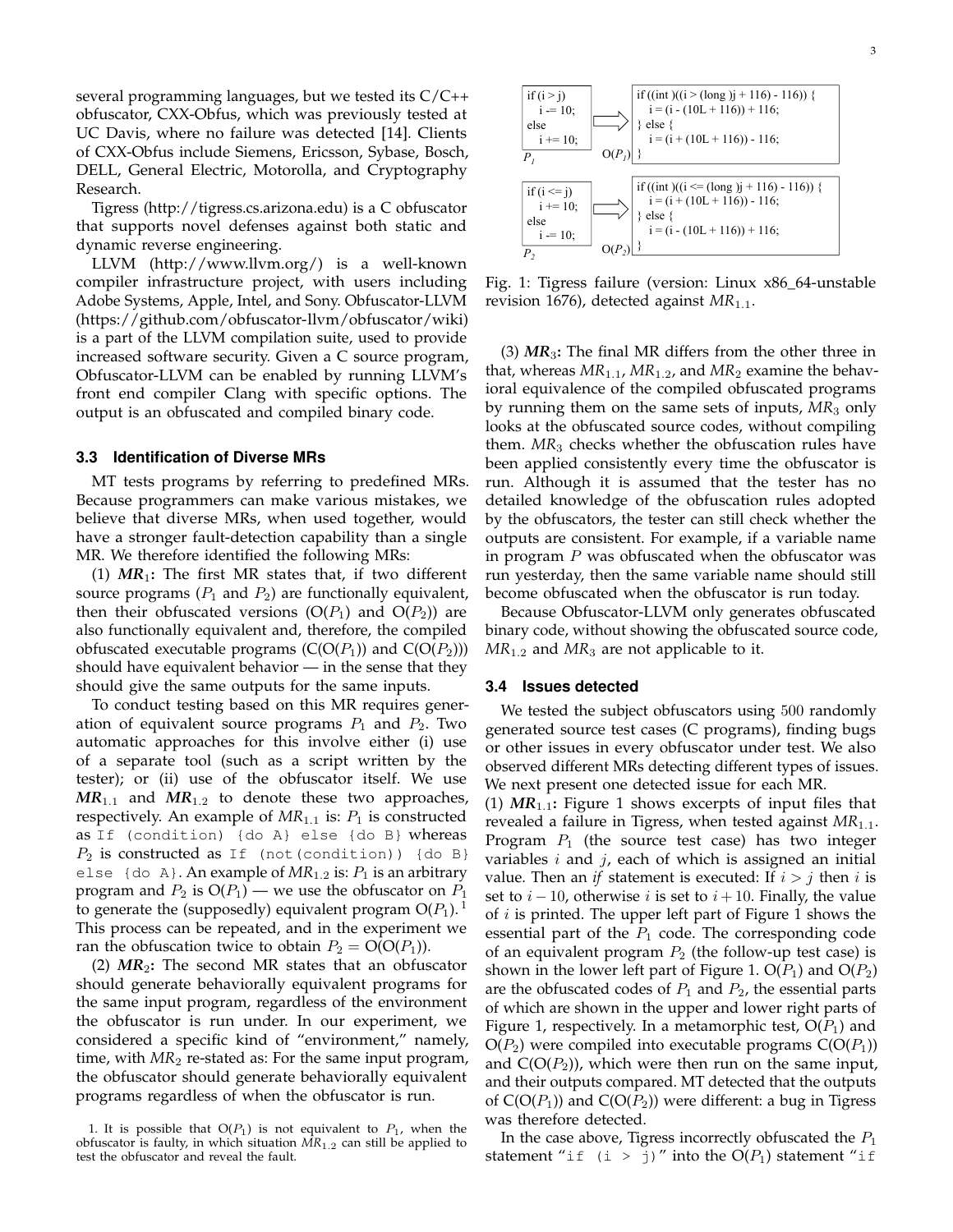| 10000022                                                                                                                                                                                                                                                   | 14195494                      |
|------------------------------------------------------------------------------------------------------------------------------------------------------------------------------------------------------------------------------------------------------------|-------------------------------|
| \$ clang -mllvm -bcf -mllvm -boguscf-loop=3 PBP.c     \$ clang PBP.c                                                                                                                                                                                       |                               |
| \$ a.out 10000022<br>14195494                                                                                                                                                                                                                              | \$ a.out 10000022<br>14195494 |
|                                                                                                                                                                                                                                                            |                               |
| $\left \begin{array}{cc} \text{s} & \text{clang -m1vm} \\ \text{s} & \text{a.out 10000022} \end{array}\right $ -milom -boguscf-loop=3 PBP.c $\left \begin{array}{cc} \text{s} & \text{clang PBP.c} \\ \text{s} & \text{a.out 10000022} \end{array}\right $ |                               |
|                                                                                                                                                                                                                                                            |                               |
| 10000022                                                                                                                                                                                                                                                   | 14195494                      |

Fig. 2: Obfuscator-LLVM (version 3.4) command line.

((int )((i > (long )  $j + 116$ ) - 116))": In the C language, the expression  $(i > (long)j + 116)$  is evaluated to either *true* ("1") or *false* ("0"). Therefore, the expression ((i > (long )  $j + 116$ ) - 116) is evaluated to either "−115" or "−116," both of which are non-zero and hence mean *true*. This means that the *if*  statement of  $O(P_1)$  will always take the *true* branch, and the *false* branch is unreachable. This program is therefore not equivalent to  $P_1$ . Similarly, the *false* branch of  $O(P_2)$  is also unreachable. When testing against  $MR_{1.1}$ ,  $C(O(P_1))$ and  $C(O(P_2))$  are run on the same input (e.g.,  $i = j = j$ 1000). After the *if* statement,  $C(O(P_1))$  sets *i* to *i* – 10 (e.g., 990), but  $C(O(P_2))$  sets it to  $i + 10$  (e.g., 1010), thus generating different outputs. A bug in the obfuscator was therefore revealed.

One may argue that the bug could also be detected without MT, by compiling  $P_1$  into  $C(P_1)$ , running  $C(P_1)$ and  $C(O(P_1))$  on the same input, and then comparing their outputs. It should be noted, however, that this conventional testing method can detect a failure *only*  when the *if* statement of  $P_1$  takes the *false* branch (that is, *only* when the initial value of  $i$  is less than or equal to the initial value of j). In contrast, MT *guarantees* the detection of the bug, regardless of the initial values of  $i$  and  $j$ , and therefore appears superior to conventional testing methods, again emphasizing that *testing should be conducted from diverse perspectives*.

(2)  $MR_{1,2}$ : A failure of Cobfusc (in the package cutils version 1.6) was detected by *MR*1.<sup>2</sup> as follows. A source test case  $P_1$  included the following statement:

int  $k = 20$ ; //Rz5Wq3OCvuqsA30uaEY0Evc95AIn

We then recursively called the obfuscator, Cobfusc, to construct  $P_2$  as  $O(O(P_1))$ .  $O(P_1)$  and  $O(P_2)$  were expected to be equivalent but, to our surprise,  $O(P_2)$  could not pass the compiler because it included the following two lines of code (with a syntactically incorrect second line): int k =  $((5*(1*1+0)+2)*((2*(1*1+0)+0)*(1*(1*1+0)+0)+0)*(3*(2*1+0)+0));$  // Rz5Wq3OCvuqsA30uaEY0Evc95AIn

The obfuscator had incorrectly moved the comment "Rz5Wq3OCvuqsA30uaEY0Evc95AIn" from its original line, into a separate new line without the "//", causing a compiler error. A bug in Cobfusc was therefore detected.

(3)  $MR_2$ :  $MR_2$  states that when an obfuscator is run at different times for the same program, the output programs should be equivalent. Figure 2 (left), line 1, shows a source program PBP.c compiled by Clang — the command line parameters enabled the use of Obfuscator-LLVM. The compiled obfuscated executable program (a.out) was run in line 2 with an input of 10000022,

| 1 #include $\le$ stdio.h><br>2 int $i = 1908$ ;<br>3 int $k = 1662$ ;<br>$4 \text{ int } m = 1734$ ;<br>5 int $n = 468$ :<br>6 int $p = 1046$ ; | 1 #include $\le$ stdio.h><br>2 int j = $(0x1cc8+2138-0x1dae)$ ;<br>3 int k = $(0x734+890-0x430)$ ;<br>4 int m = $(0x9e7+132-0x3a5);$<br>5 int n = $(0x11e1+3746-0x1eaf);$<br>6 int $p = 1046$ ; | $1$ #include $\le$ stdio.h><br>2 int j = $(0x1e12+3135-0x22dd)$ ;<br>3 int k = $(0xcb8+260-0x73e)$ ;<br>4 int m = $(0x1da8+1116-0x1b3e)$ ;<br>5 int n = $(0x239b+1251-0x26aa)$ ;<br>6 int $p = (0x90f+4654-0x1727);$ |
|-------------------------------------------------------------------------------------------------------------------------------------------------|-------------------------------------------------------------------------------------------------------------------------------------------------------------------------------------------------|----------------------------------------------------------------------------------------------------------------------------------------------------------------------------------------------------------------------|
| 7 int $q = 613$ ;                                                                                                                               | 7 int q = $(0x30b+5768-0x172e)$ ;                                                                                                                                                               | 7 int q = $(0x6d1+6323-0x1d1f)$ ;                                                                                                                                                                                    |
|                                                                                                                                                 |                                                                                                                                                                                                 |                                                                                                                                                                                                                      |

Fig. 3: Stunnix inconsistency (CXX-Obfus version 4.2).

producing the output 10000022 (line 3). Lines 4, 5, and 6 repeat the above obfuscation-compilation-execution procedure, but this time producing different output (14195494). Lines 7, 8, and 9 repeat the procedure once more, producing the output 10000022. It can be concluded, therefore, that the three obfuscated executable programs are not equivalent.

The issue was caused by the following statements in PBP.c: int i; int j; i=atoi(argv[1]); i=i+j; printf("%d\n", i); In this piece of code, i is initialized with the input value (10000022 in the above executions) and then updated by the statement " $i=i+j;$ " — here,  $\frac{1}{3}$  is used without initialization and, therefore, the value of i after this statement cannot be predicted. This value of  $i$  is printed by the last  $print$  statement. Figure 2 (left) does not indicate whether the output 10000022 or 14195494 is wrong, but instead shows that the executable programs generated for the same input program are not behaviorally equivalent. To further investigate this issue, the same PBP.c program was again compiled using Clang, but without enabling the obfuscation function, as shown in Figure 2 (right). It was observed that the compiled executable programs (a.out) consistently produced the same output (14195494), regardless of the number of times the compiler was run.

In summary, Clang generated behaviorally equivalent binary code (a.out) whenever it was compiled using PBP.c with obfuscation *disabled* (Figure 2 (right)), but this was not the case when obfuscation was *enabled* (Figure 2 (left)).

(4) *MR*3**:** *MR*<sup>3</sup> involves checking that obfuscated source files based on the same input source file are consistent. Figure 3 (left) shows an excerpt of source code before obfuscation. We ran Stunnix twice on this source code to generate two obfuscated output files, excerpts of which are shown in Figure 3 (middle) and (right). A comparison of these two output files reveals the following inconsistency: Line 6 of Figure 3 (middle) is the same as the original code, but line 6 of Figure 3 (right) is obfuscated. Although the obfuscation rules of Stunnix are unknown, this inconsistent behavior is undesirable: If a source statement is obfuscated in one run, it should also be obfuscated in other runs, allowing any confidential information to always be protected. An issue with Stunnix was thus revealed by  $MR_3$ .

#### **3.5 Summary**

Obfuscators are important tools to help protect confidential software elements. As reported by Velez [14], however, it is difficult to find obfuscator bugs, even with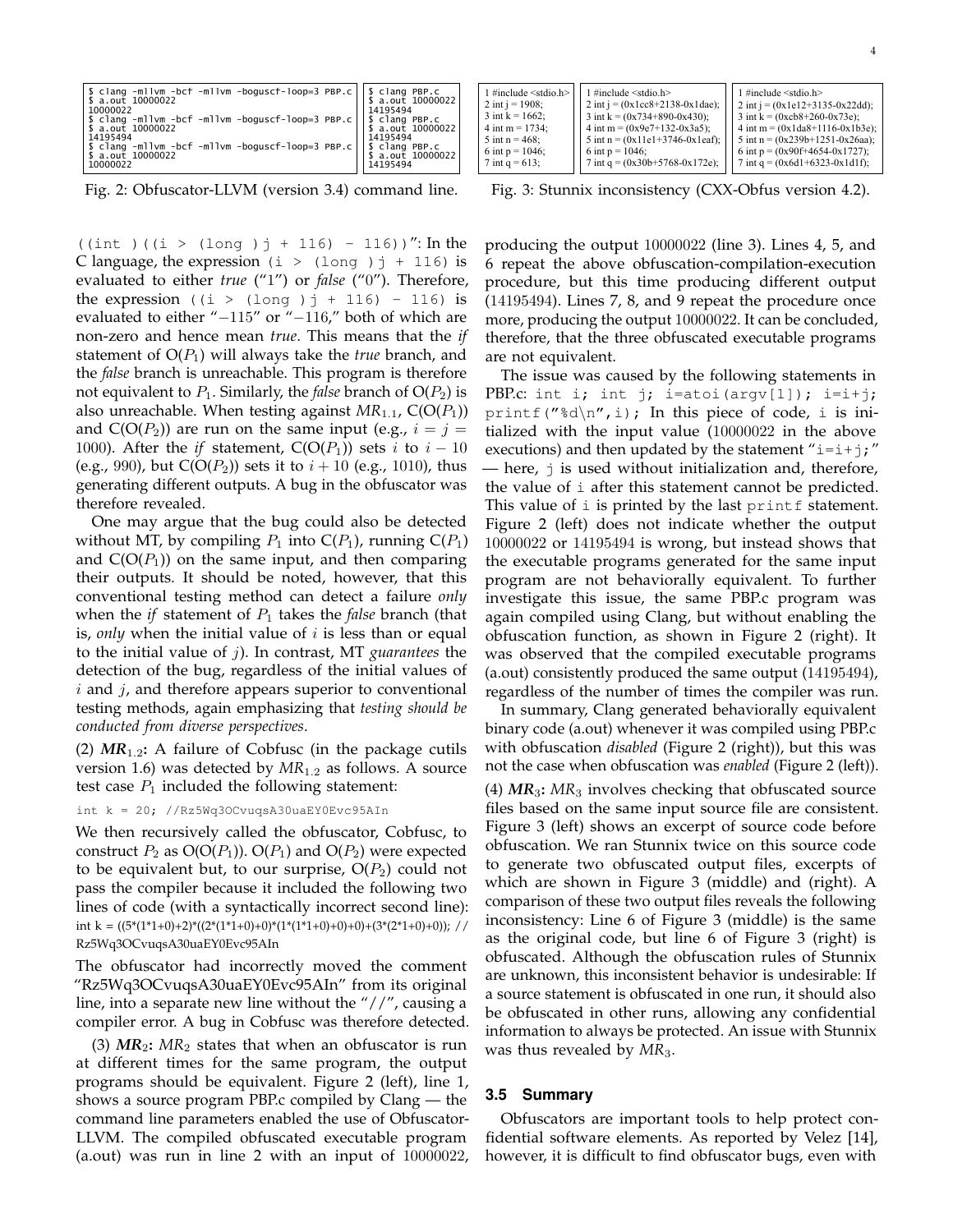

Fig. 4: MT detected an Internet banking login failure (https://www.nab.com.au) using an Acer Chromebook (model no. Q1VZC). Left: Normal with local guest account. Right: Failure with any non-guest local account.

advanced compiler testing techniques. In this section, we reported on obfuscator testing using MT. We identified a small number of quite diverse MRs and, with a small set of test cases, tested four well-known, real-world obfuscators, detecting issues in every one of them. This study is further evidence supporting our argument that *testing should be conducted from diverse perspectives*.

# **4 DETECTING WEB FAILURES USING MT**

We applied MT to test the Internet banking login page of the National Australia Bank (NAB, https://www.nab.com.au), looking for compatibility issues between the website and the client side. From the perspective of a website user (not developer), we designed a simple MR: When different users log into a (local) computer using different user names, they should always be able to follow the same steps to navigate to the website and click on the Internet banking "Login" button. In other words, changing of user names on a local computer should not affect access to the Internet banking, as long as all the user accounts' local settings are standard. During testing, screenshots of different user sessions were also automatically captured and compared to identify potential issues in the website GUI (readers interested in Web testing using screenshot comparison are referred to Selay et al. [15]).

Figure 4 shows an Internet banking login failure, automatically detected by our test driver. The left part of the figure corresponds to where a tester logged into the local computer (an Acer Chromebook with standard settings) using the default "guest" account: The user successfully opened the NAB website using the Chrome browser, and successfully clicked on the red "Login" button. The right part of Figure 4 shows what happened when the tester logged into the same computer with a different user name, using the same browser to open the same website (the environment settings were all standard): The website GUI was not displayed correctly, and neither the red "Login" button, nor the grey "Login" link could be clicked.

Although developers might argue that this is not a verification bug (because the website was not designed to support this platform and configuration), it is obviously a validation problem from the user's perspective.



Fig. 5: Excerpt from Section 4 of RFC 6520 (available: http://tools.ietf.org/html/rfc6520).

# **5 MT FOR NEGATIVE TESTING**

This section discusses how the new perspectives from MT can be used to guide negative testing.

## **5.1 Heartbleed: A "Pattern" of Mistakes**

The Heartbleed bug is probably the most widely known cybersecurity breach in recent years [1]. The bug was in the OpenSSL implementation of the Transport Layer Security (TLS) and Datagram Transport Layer Security (DTLS) Heartbeat Extension (specified in RFC 6520). As shown in Figure 5, a Heartbeat protocol message consists of type, payload, padding, and payload\_length, with the statement "opaque payload[HeartbeatMessage.payload\_length];" meaning that the length of payload must be payload\_length. When implementing this, the programmer assumed that the relationship between payload and payload\_length would always hold true and, therefore did not include any bounds checking code. Furthermore, although the implementation was reviewed by a core OpenSSL developer, the reviewer had the same wrong assumption and did not find the bug. In other words, the bug is a result of a common type of mistake: overlooking the possibility of some parameters taking a value outside the expected range.

#### **5.2 MT Can Alleviate the Problem**

The Heartbleed bug cannot be detected by simple fuzzing because it only produces incorrect output, and does not crash the system. It is therefore necessary to incorporate multiple tools or techniques to increase fault detection capability [1]. Compared with most other testing and analysis methods, MT has a different perspective: It considers the relationship among *multiple* executions of the PUT. Consider the HeartbeatMessage shown in Figure 5. To conduct MT, the tester will ask the question: "What if I change some of the parameter values?" More specifically, consider a *source test case*  $t = (type_1, length_1, payload_1, padding_1), where type_1,$ *length*<sub>1</sub>, *payload*<sub>1</sub>, and *padding*<sub>1</sub> represent concrete values of the parameters. To identify an MR, the tester will ask the following questions:

- 1. "What if I change  $type_1$  to a different value?"
- 2. "What if I change *length*<sub>1</sub> to a different value?"
- 3. "What if I change *payload*<sub>1</sub> to a different value?"
- 4. "What if I change *padding*<sup>1</sup> to a different value?"